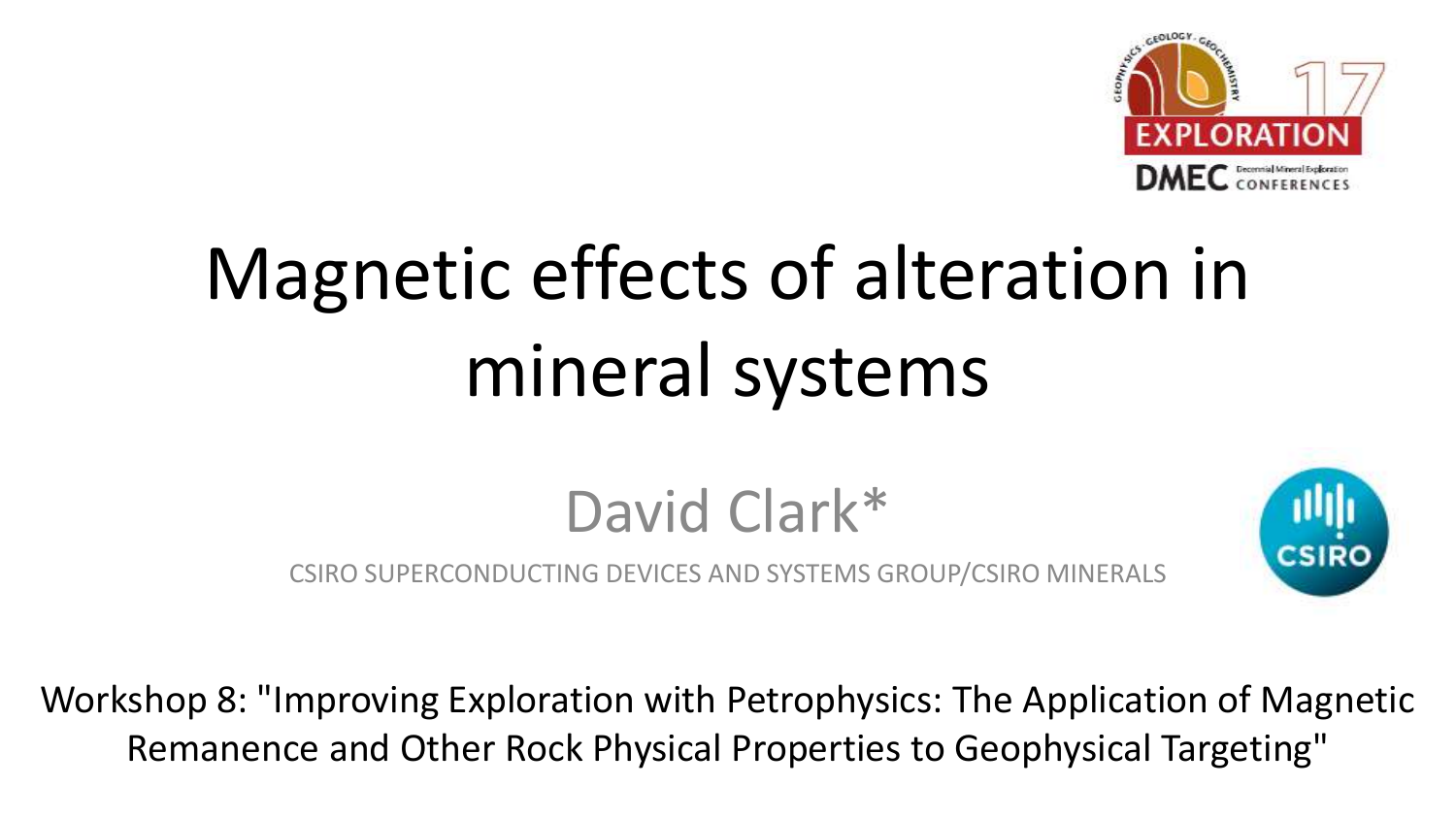### **Outline of talk**

**Key reference: Clark, D.A., 2014. Magnetic effects of hydrothermal alteration in porphyry copper and iron-oxide copper–gold systems: A review, Tectonophysics, 624-625, 46-65.**

- 1. Magnetic petrology of igneous intrusions associated with mineralisation
- Importance of oxidation state
- Influence of host rocks on alteration zoning
- Alteration in porphyry copper systems
- 2. Predictive magnetic exploration models
- 3. Exploration criteria

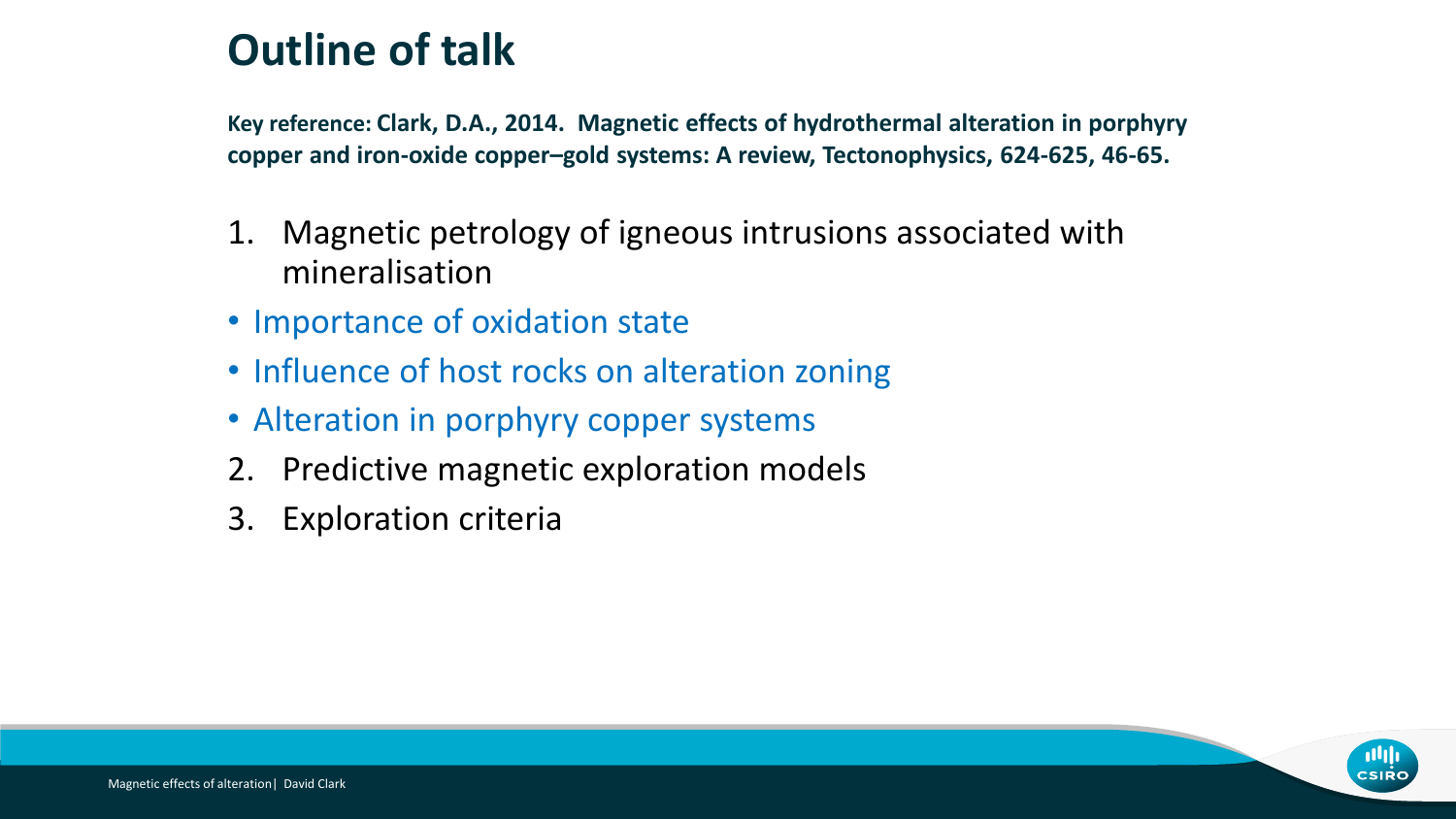### **Importance of oxidation state**



#### MINERALISATION ASSOCIATED WITH MAGNETITE AND ILMENITE SERIES GRANITOIDS

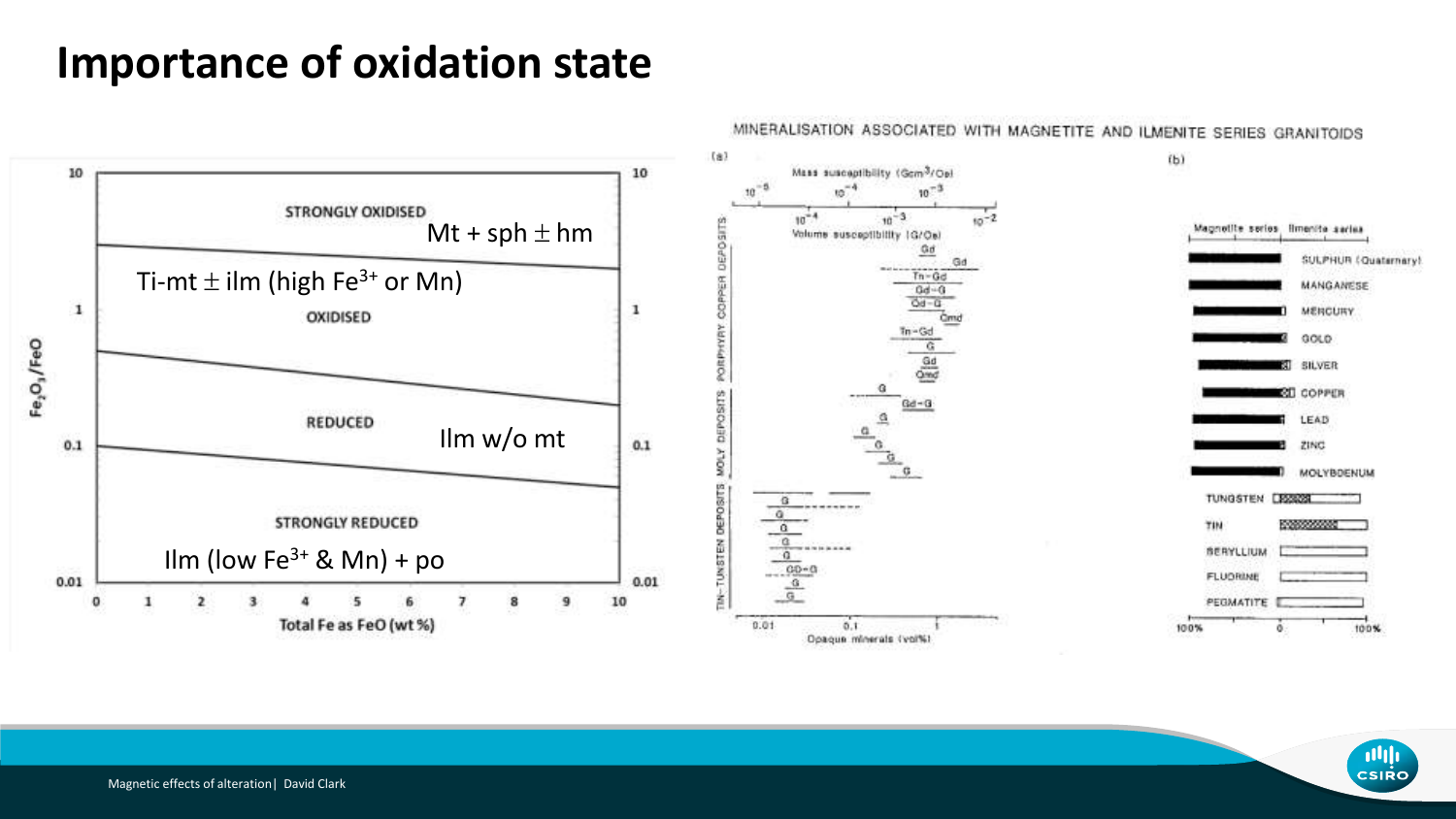### **Importance of oxidation state**

- Significant differences in magnetic susceptibility, at equivalent degrees of differentiation, are found for mantle-derived (M-type) intrusions, found typically in island arcs, and I-type granitoids in continental arcs.
- Intrusions associated with gold-rich porphyry copper deposits are more oxidized than those associated with gold-poor porphyry copper deposits, and accordingly contain more abundant igneous (titano)magnetite and produce greater quantities of hydrothermal magnetite during early potassic alteration.
- An empirical association between Au-rich (> 0.4 g/t) porphyry copper deposits and abundant magnetite in the potassic core has been documented by Sillitoe and others. The corresponding magnetic signatures also differ profoundly, with more prominent anomalies associated with gold-rich porphyry copper deposits than with gold-poor deposits

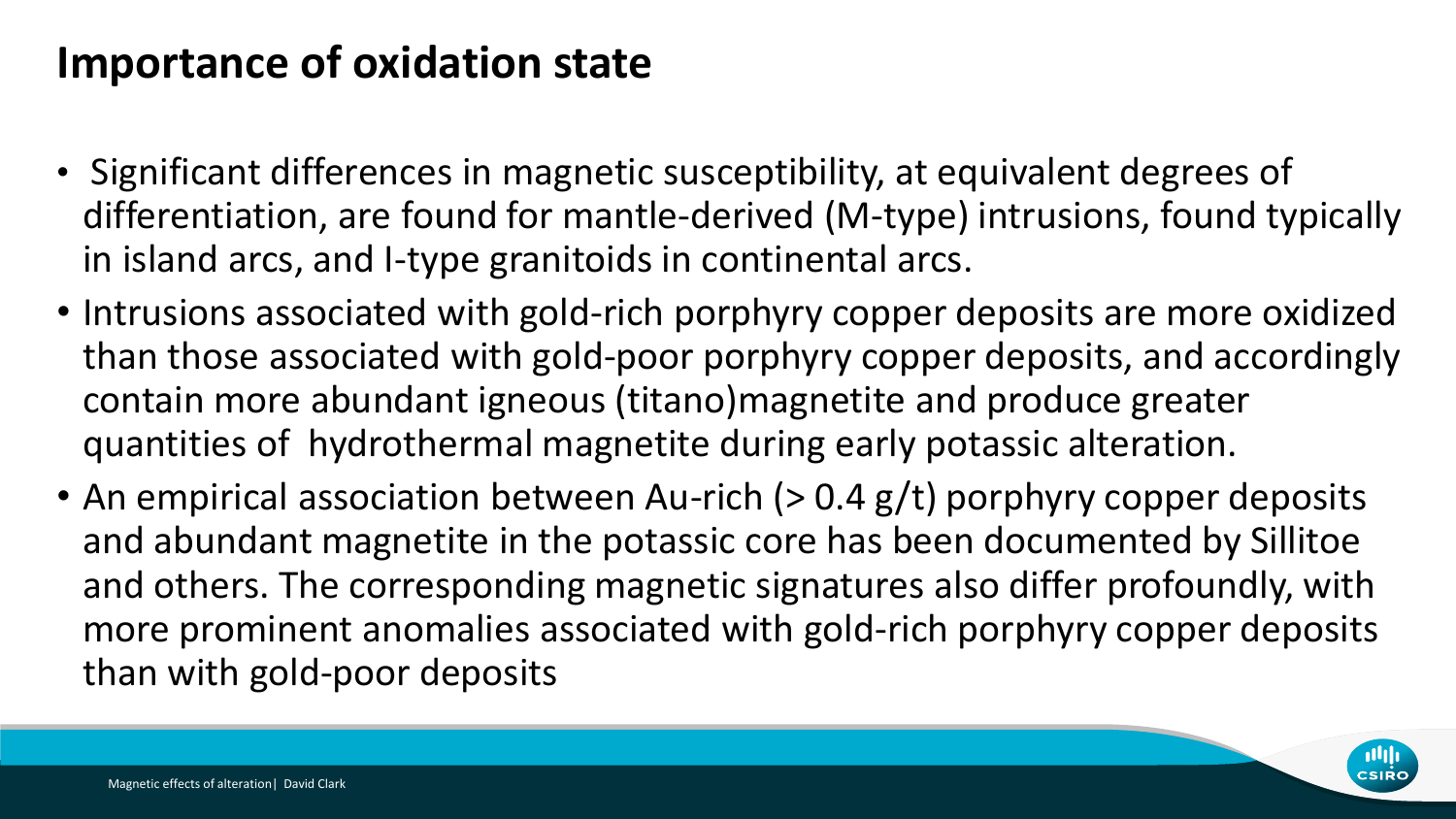### **Redox state of iron in rocks is a useful indicator of hydrothermal alteration.**

- Studemeister (1983) pointed out that the redox state of iron in rocks is a useful indicator of hydrothermal alteration. Large volumes of fluid or high concentrations of exotic reactants, such as hydrogen or oxygen, are required to shift  $Fe<sup>3+</sup>/Fe<sup>2+</sup>$  ratios.
- When reactions associated with large water/rock ratios occur, the change in redox state of the rocks produces large changes in magnetic properties due to creation or destruction of ferromagnetic minerals.

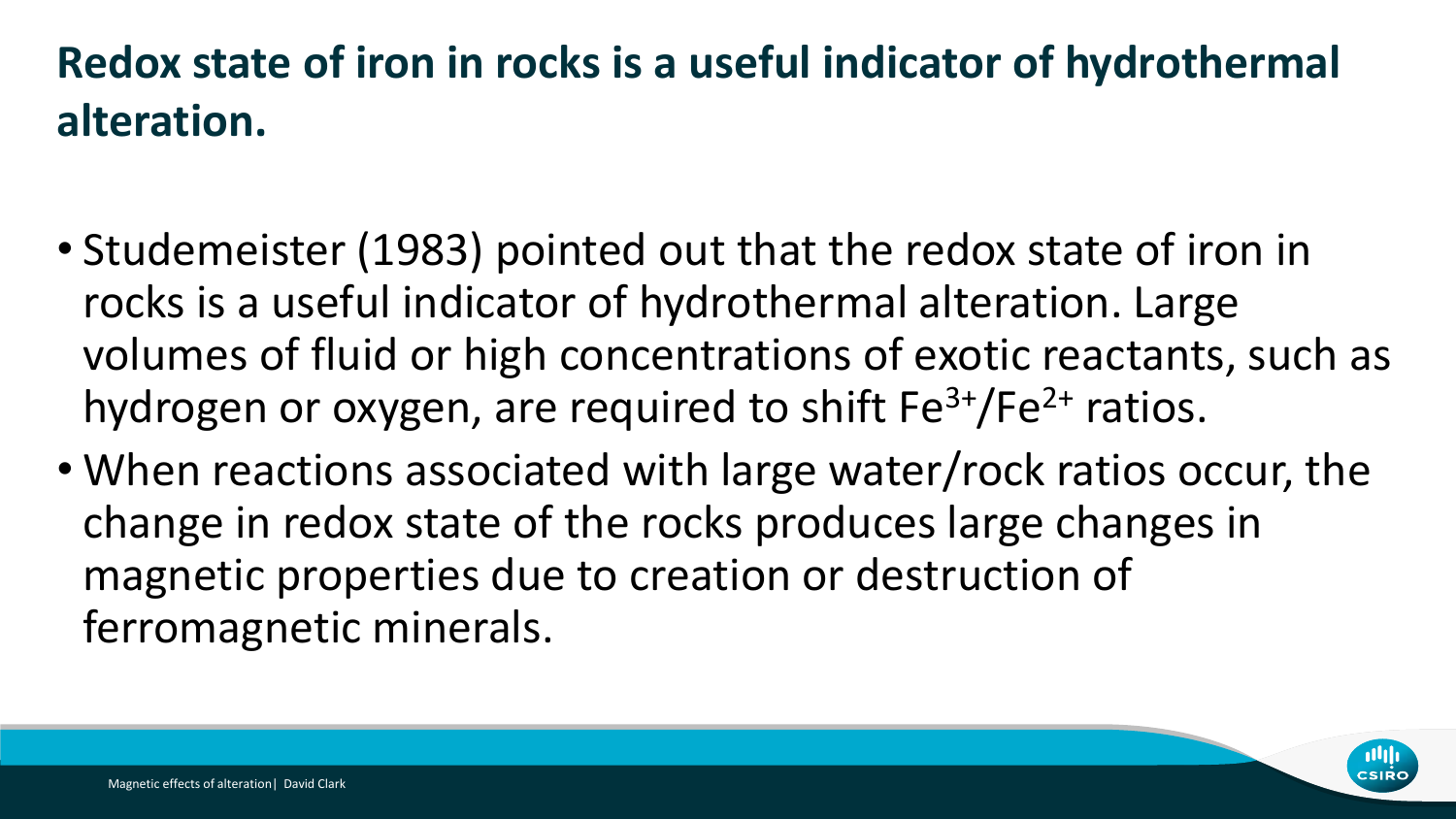**Example – Goonumbla Volcanic Complex: Ordovician Shoshonitic Volcanics and Comagmatic Intrusions**

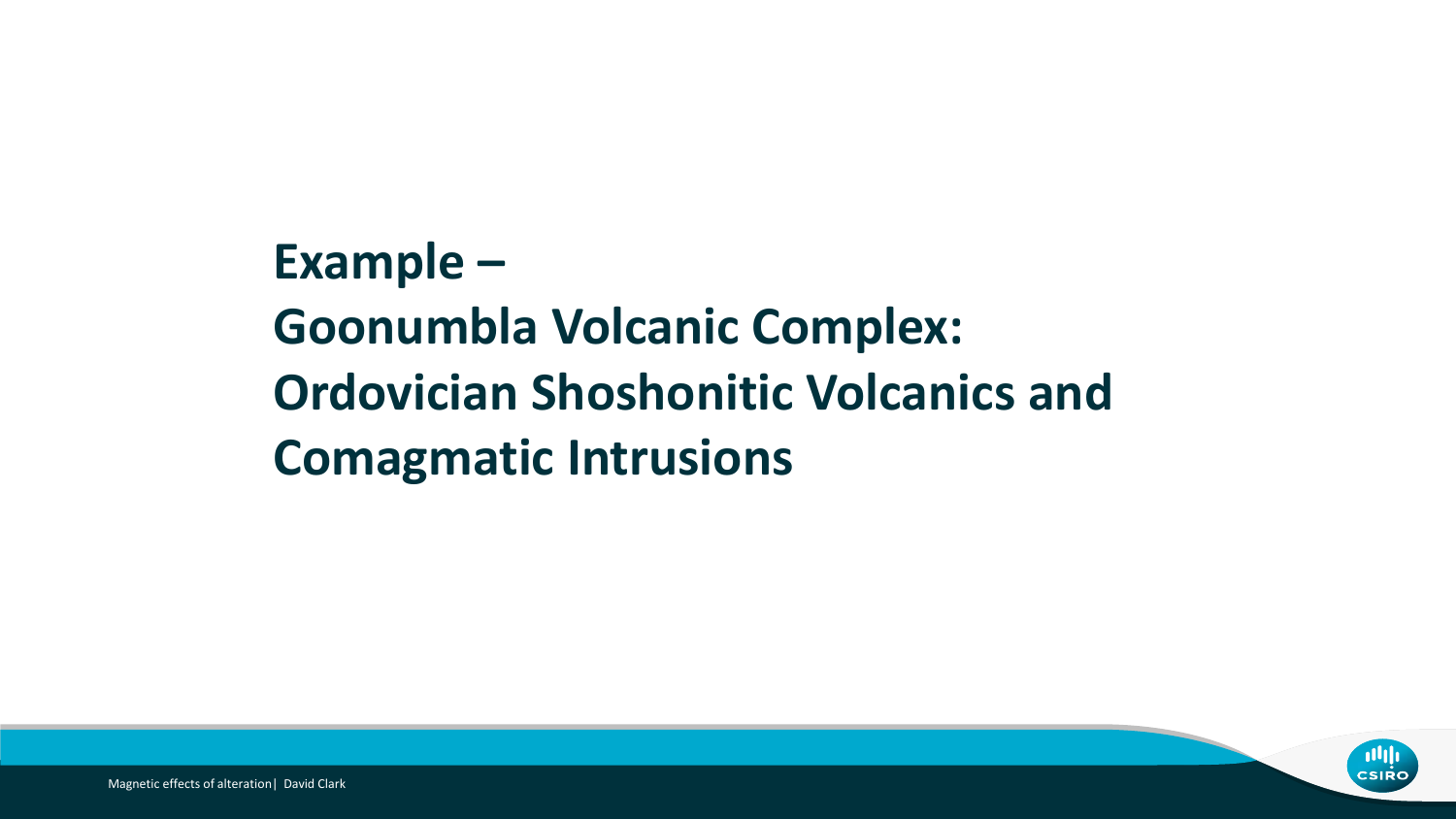



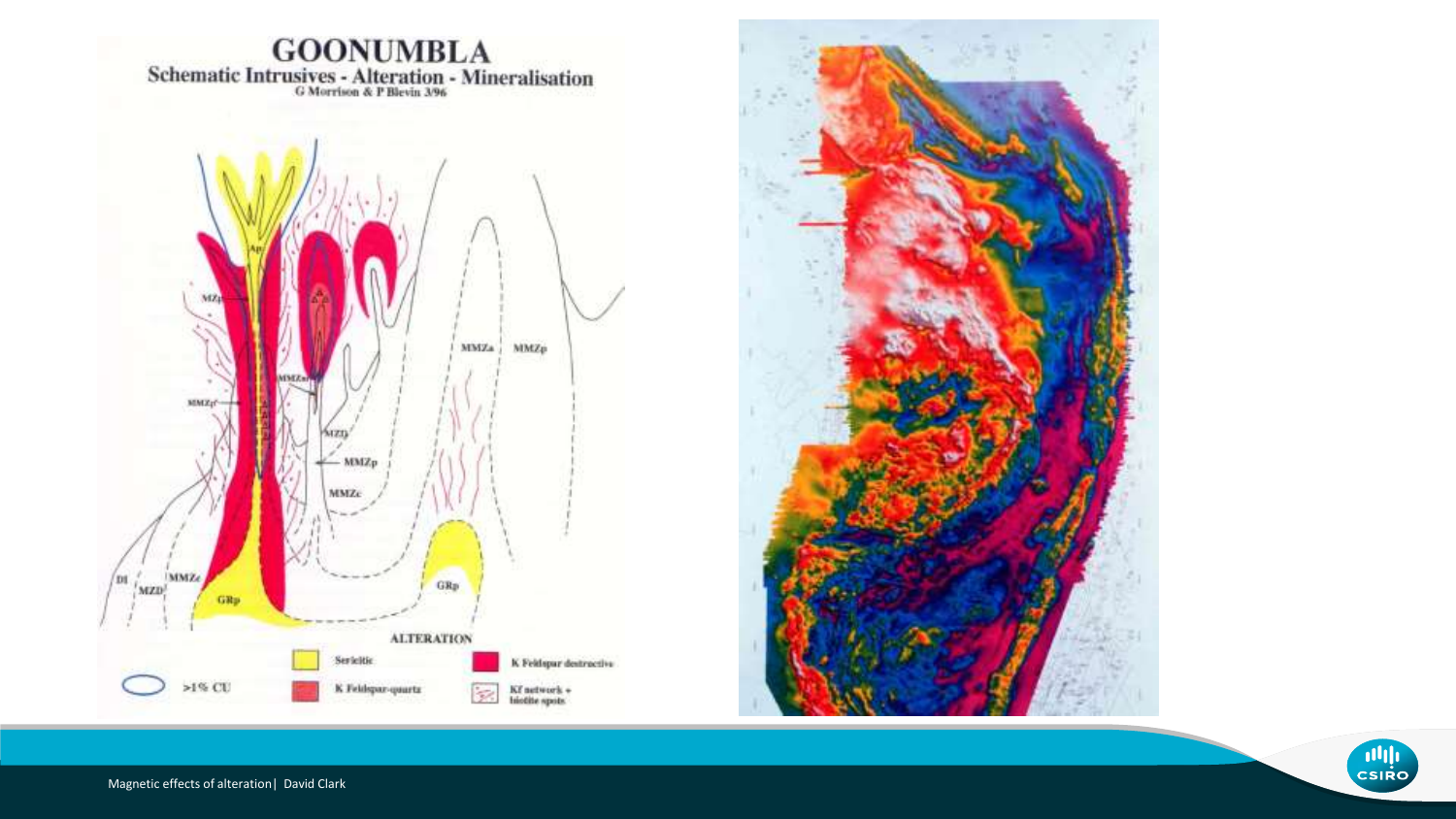## Goonumbla Detailed Aeromagnetics

Large anomalies and strong gradients arise from intrusive stocks and variably magnetised volcanics, obscuring the signatures of the narrow mineralised spines and associated alteration zones



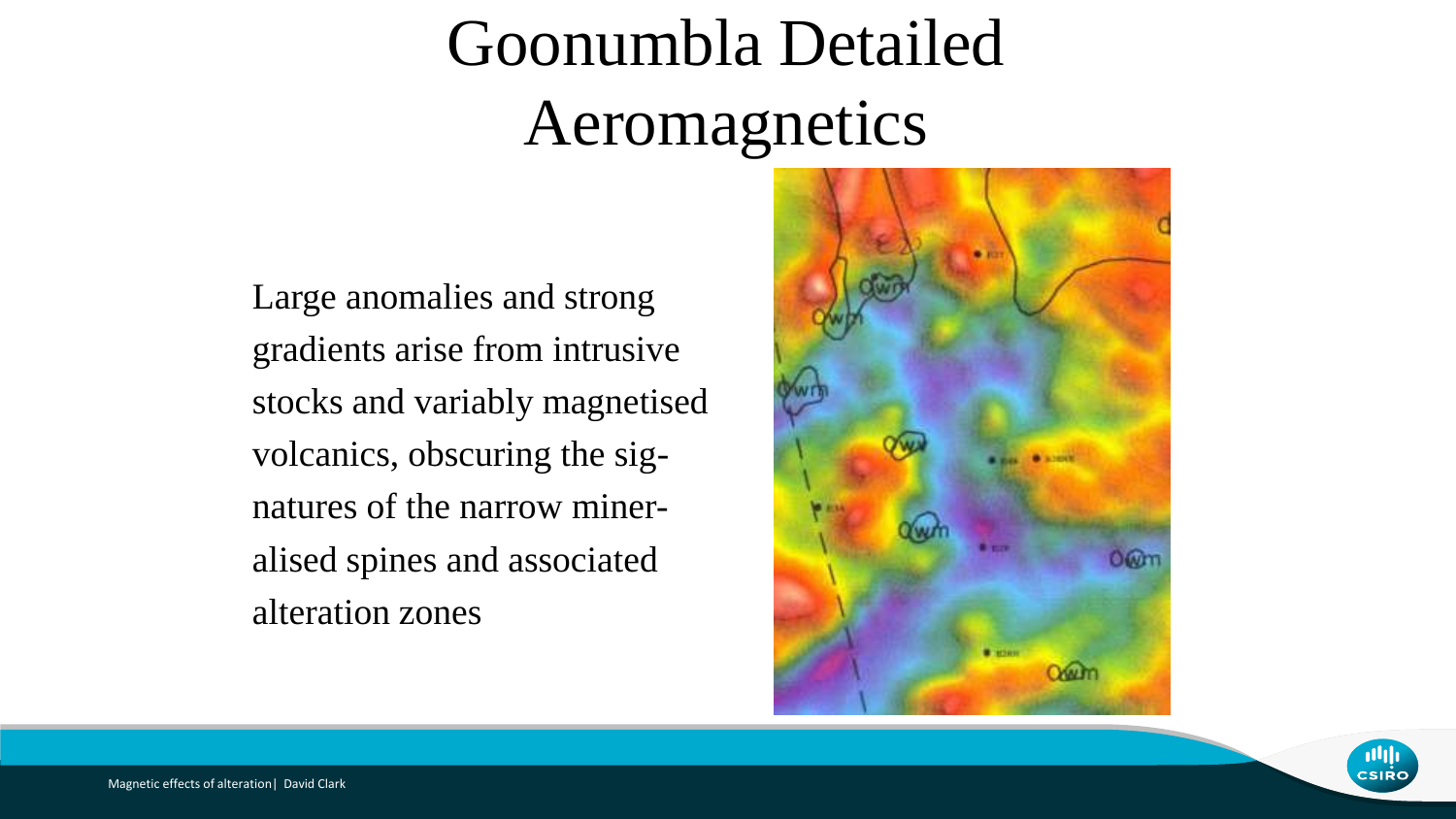### Type Magnetic Model for eastern GVC Deposits, associated with Endeavour Linear



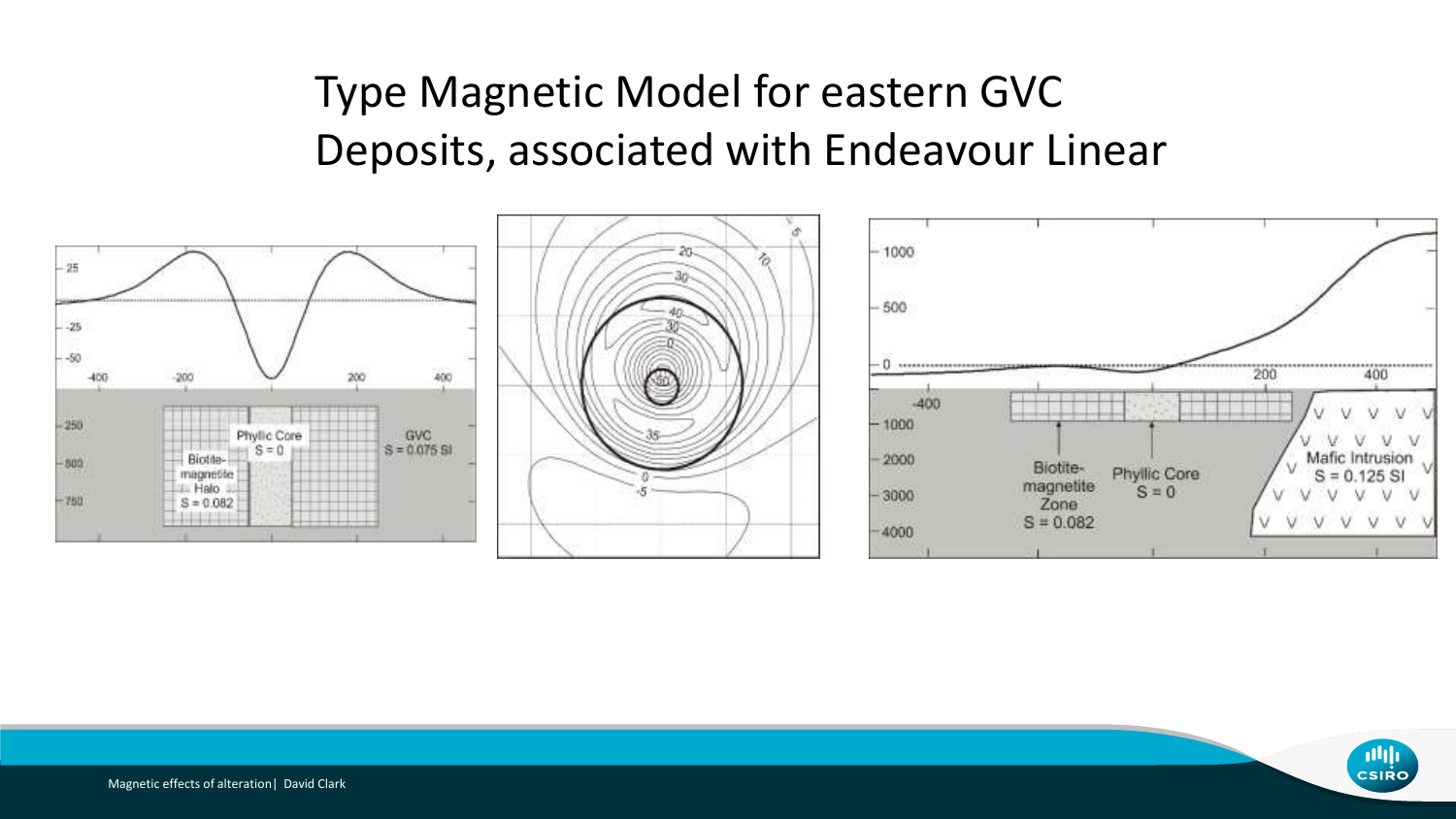### **Distortion of Deposit Signatures by Strong Gradients**



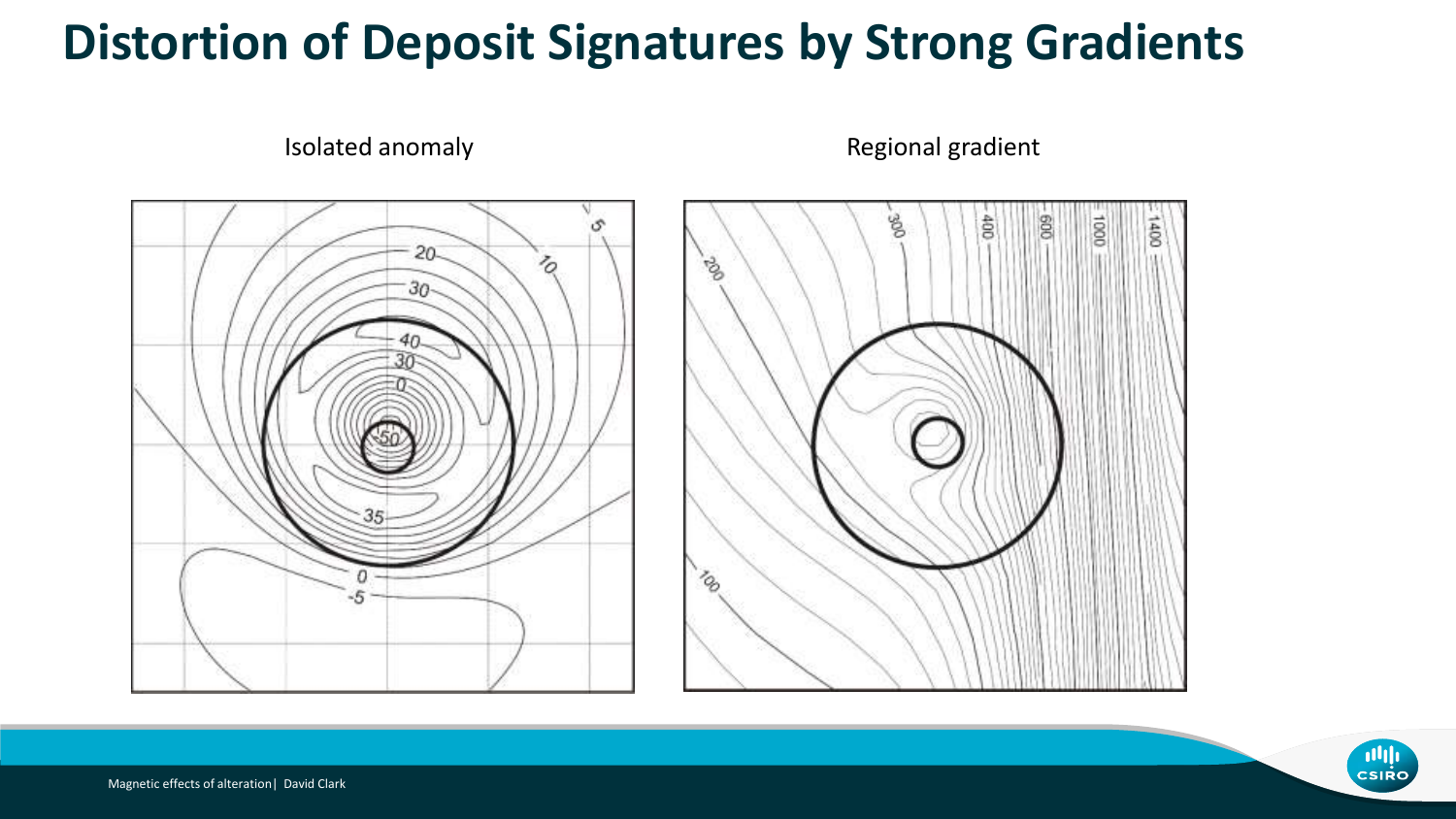## **Predictive geophysical exploration models**

**e.g. Porphyry copper and IOCG deposits**



www.csiro.au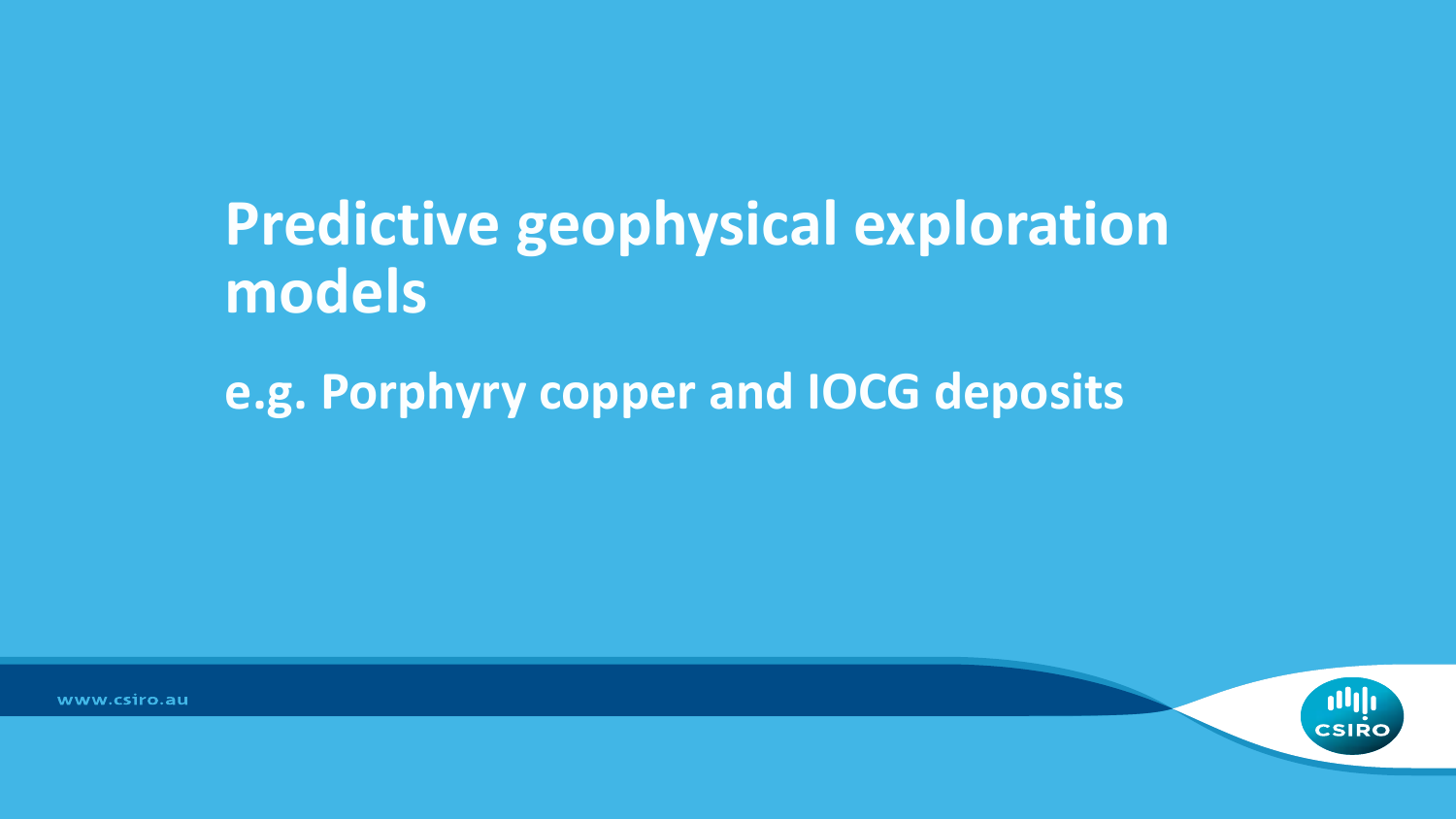### **Idealised cross-section of porphyry copper system**



Idealised cross-section of porphyry copper system.

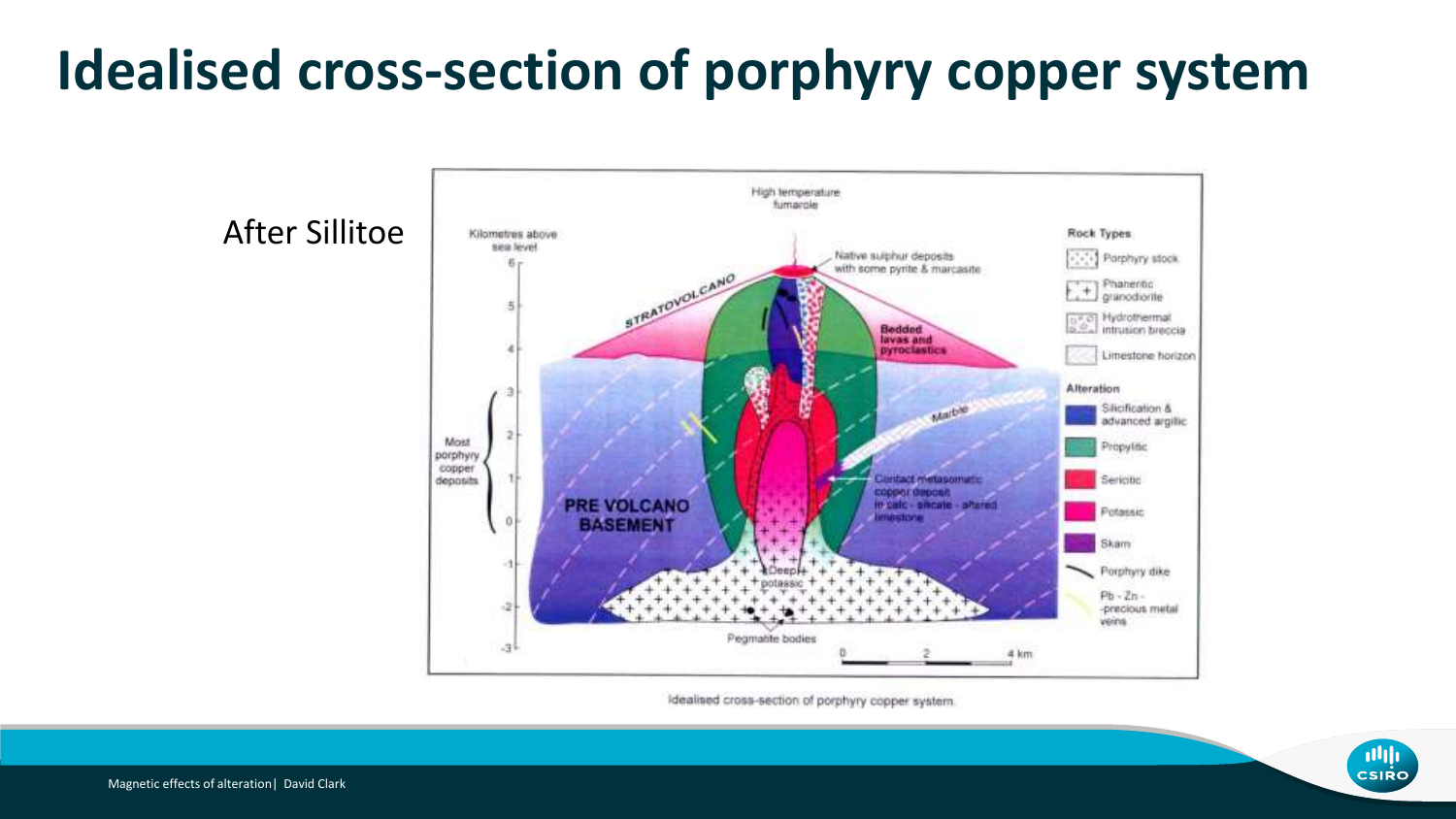#### Laramide porphyry Cu deposits Lowell – Guilbert QM model (1970)

Structural evolution of the type example (Wilkins & Heidrick, 1995)



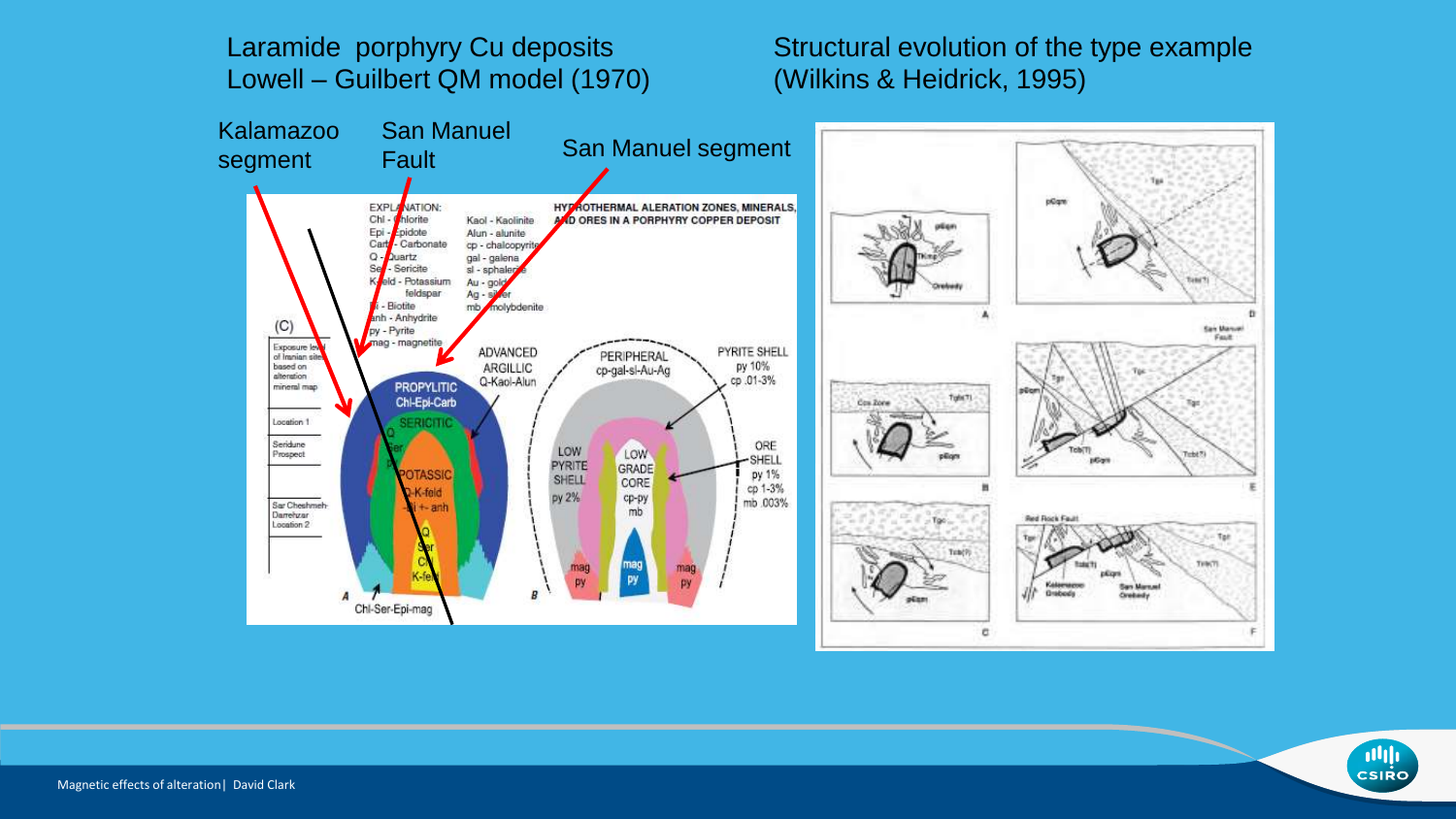

Idealised magnetic anomaly associated with a porphyry copper system, showing the noisy background associated with magnetic<br>volcanics, the 'alteration low' associated with the propylitic and<br>phyllic alteration zones, the high arising from the magnetic porphyry plus, in the case of gold-rich copper mineralisation, the magnetite-bearing potassic alteration zone.

RTP TMI signature of an Au-rich porphyry Cu deposit that conforms to the idealised pattern



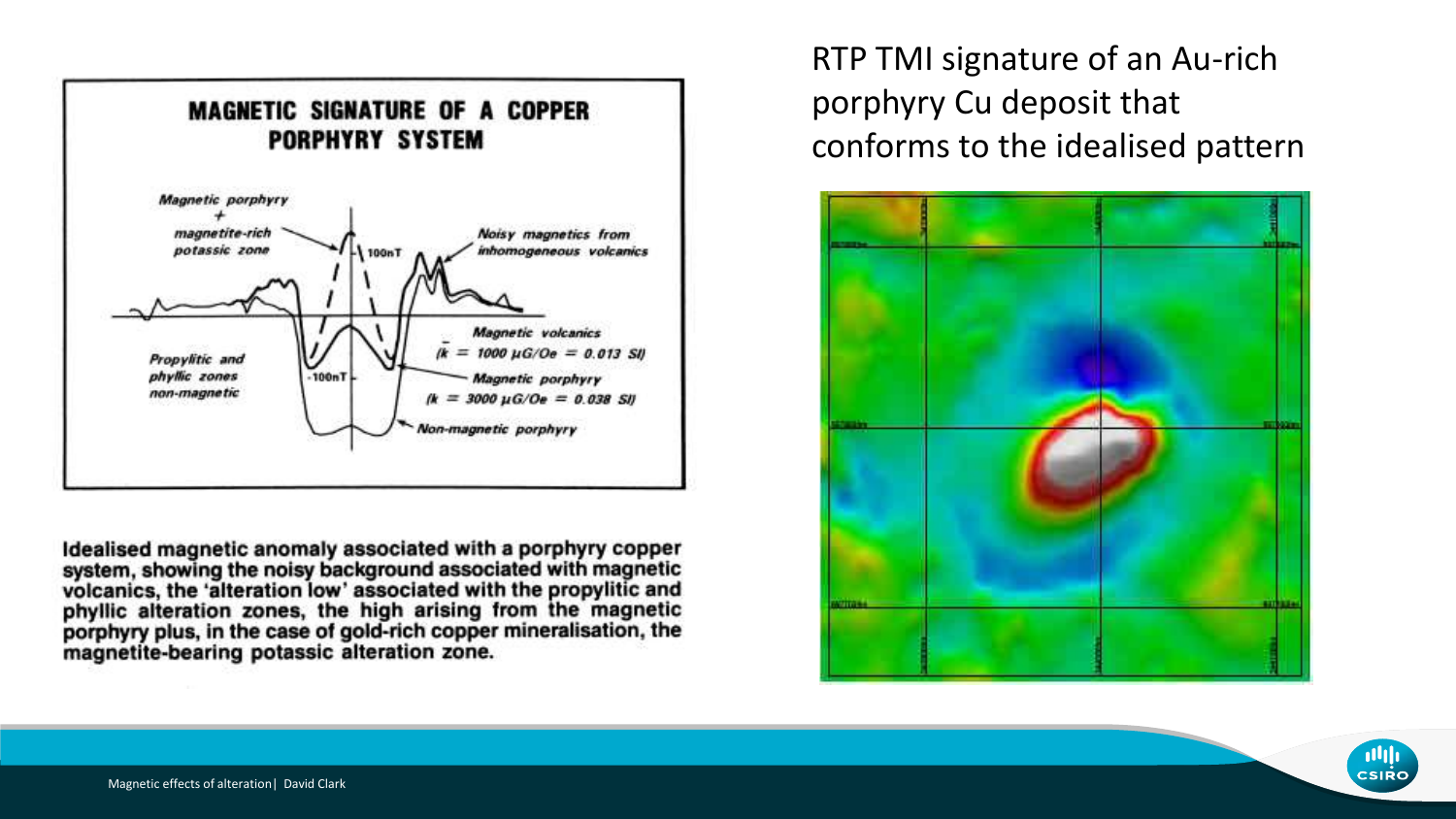### **Type example of a gold-rich porphyry copper deposit with a classic zoned magnetic signature**



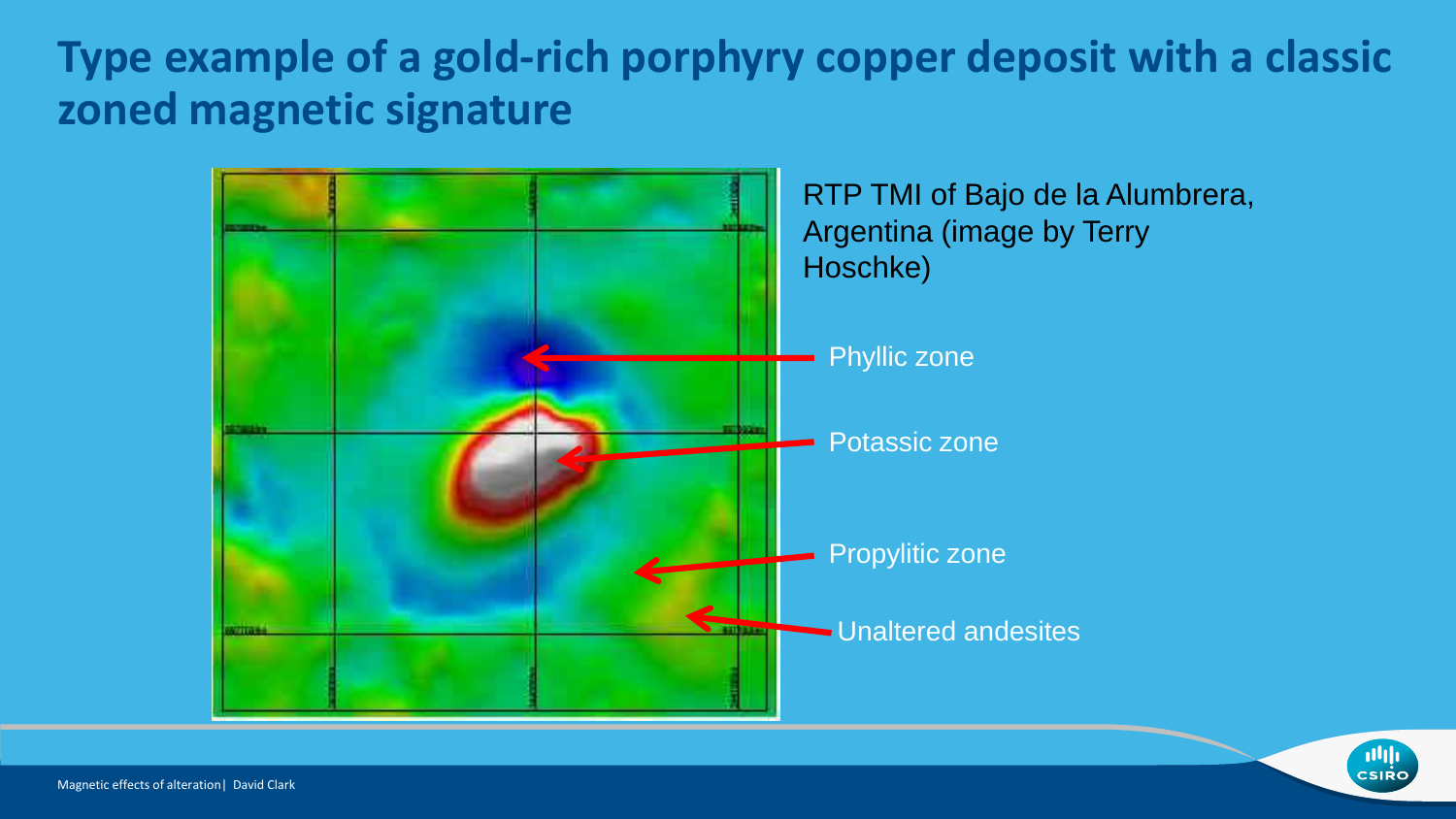### **Bajo de la Alumbrera, Argentina**

T. Hoschke, Geophysical signatures of copper-gold prophyry and epithermal gold deposits: implications for exploration. M.Sc. Thesis , Centre for Ore Deposit Studies, University of Tasmania



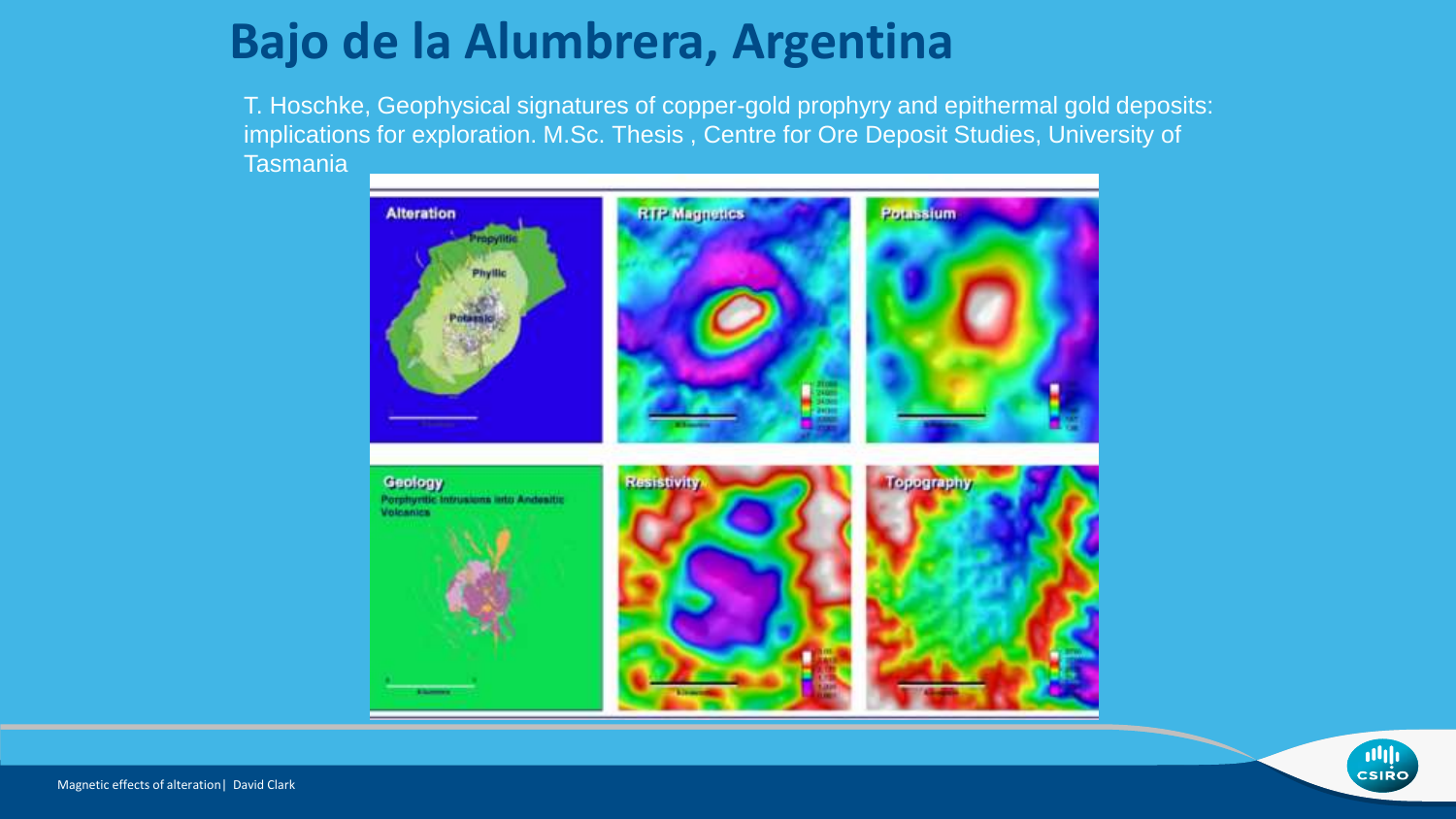### **Why does the "archery-target" RTP signature of Bajo de la Alumbrera conform so well to the idealized model?**

1. Emplaced into "homogeneous" volcanics 2. Untilted since emplacement 3. Erosion level means core of system subcrops (upper portion of phyllic/argillic shell removed)





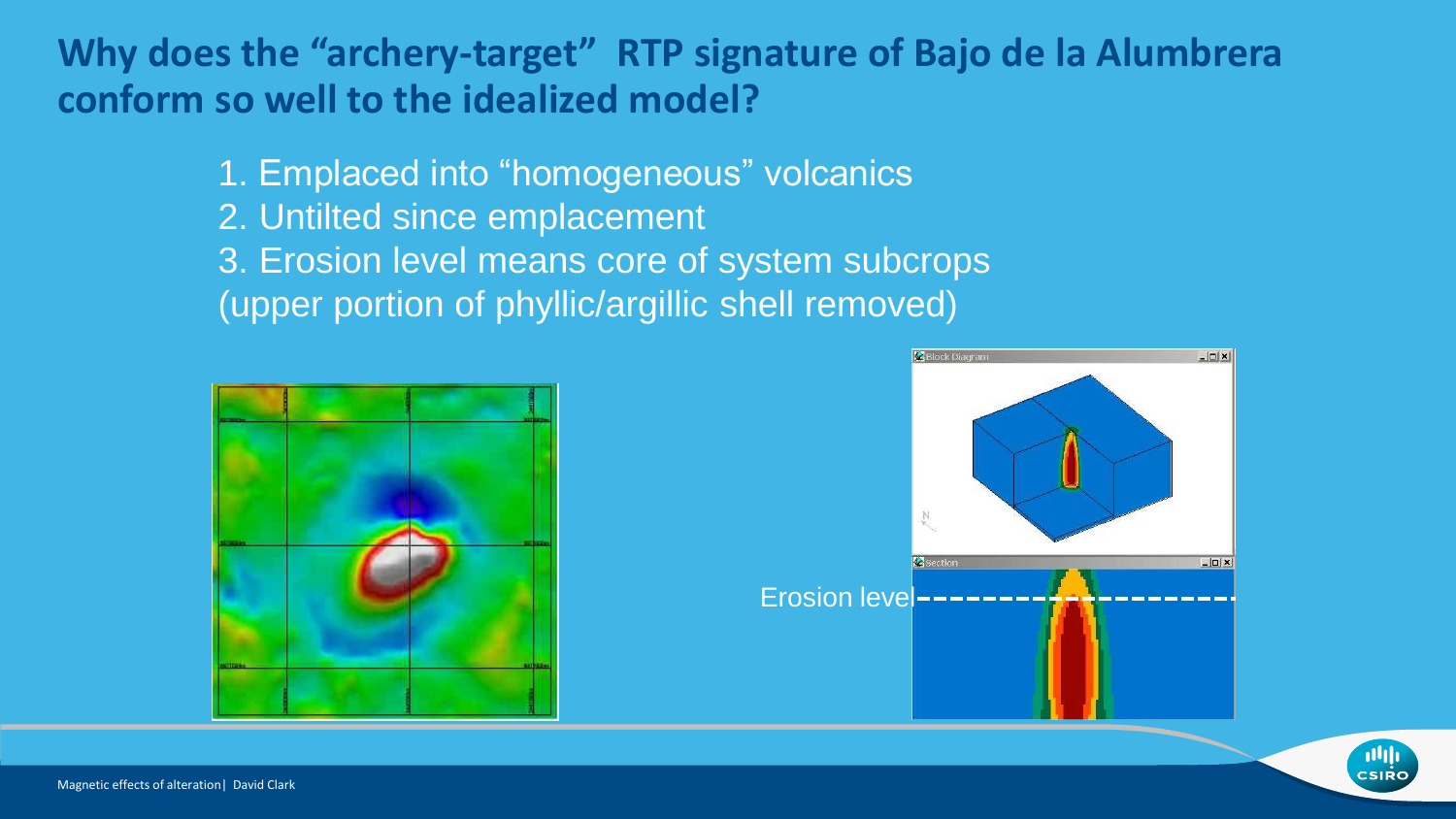### Alumbrera type example  $\Rightarrow$  predictive model for Au**rich porphyry Cu emplaced into mafic host rocks**



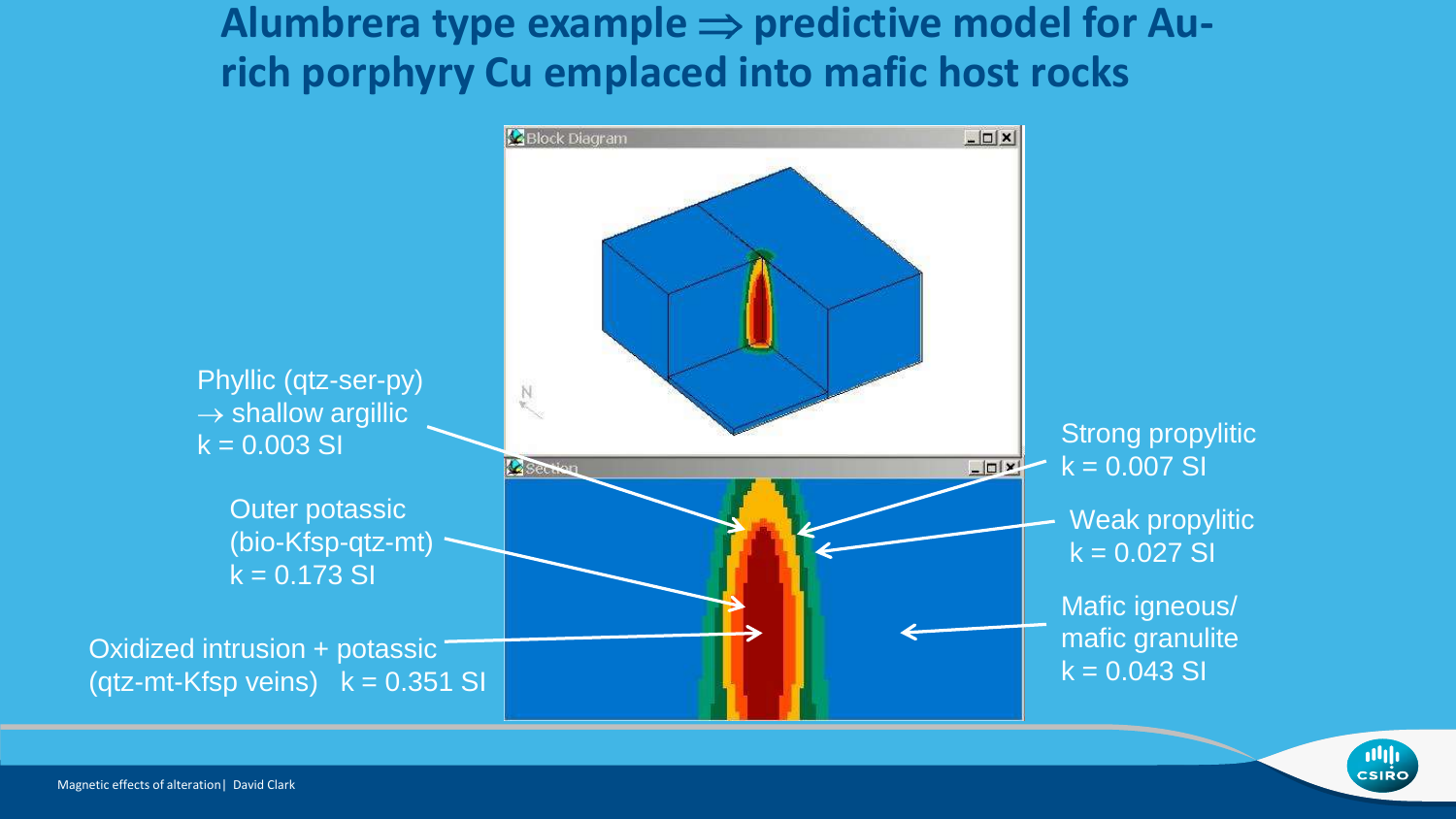### **Effect of host rock composition: uneroded Au-rich porphyry Cu deposit in homogeneous host rock**



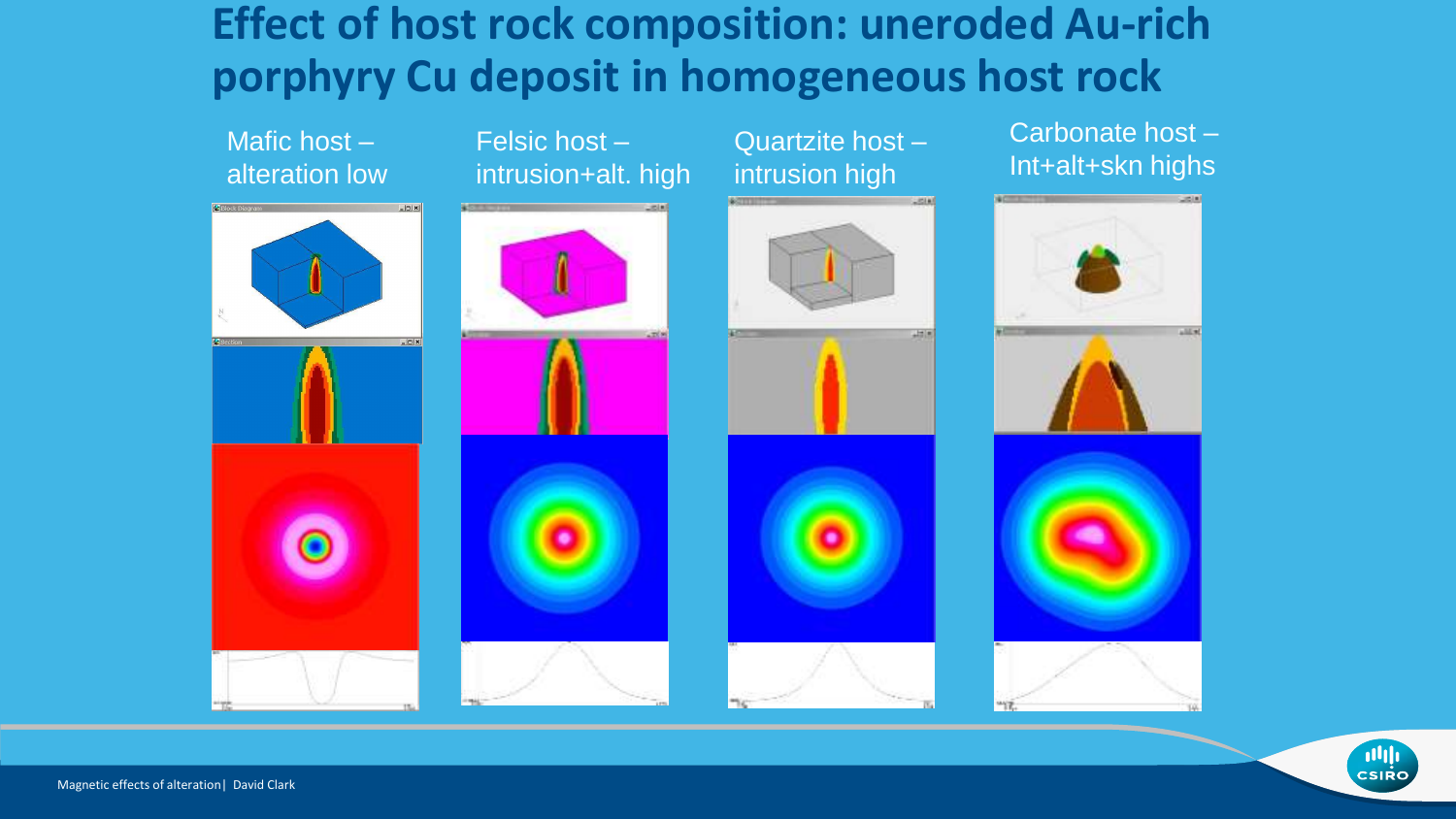### **Effects of erosion level**



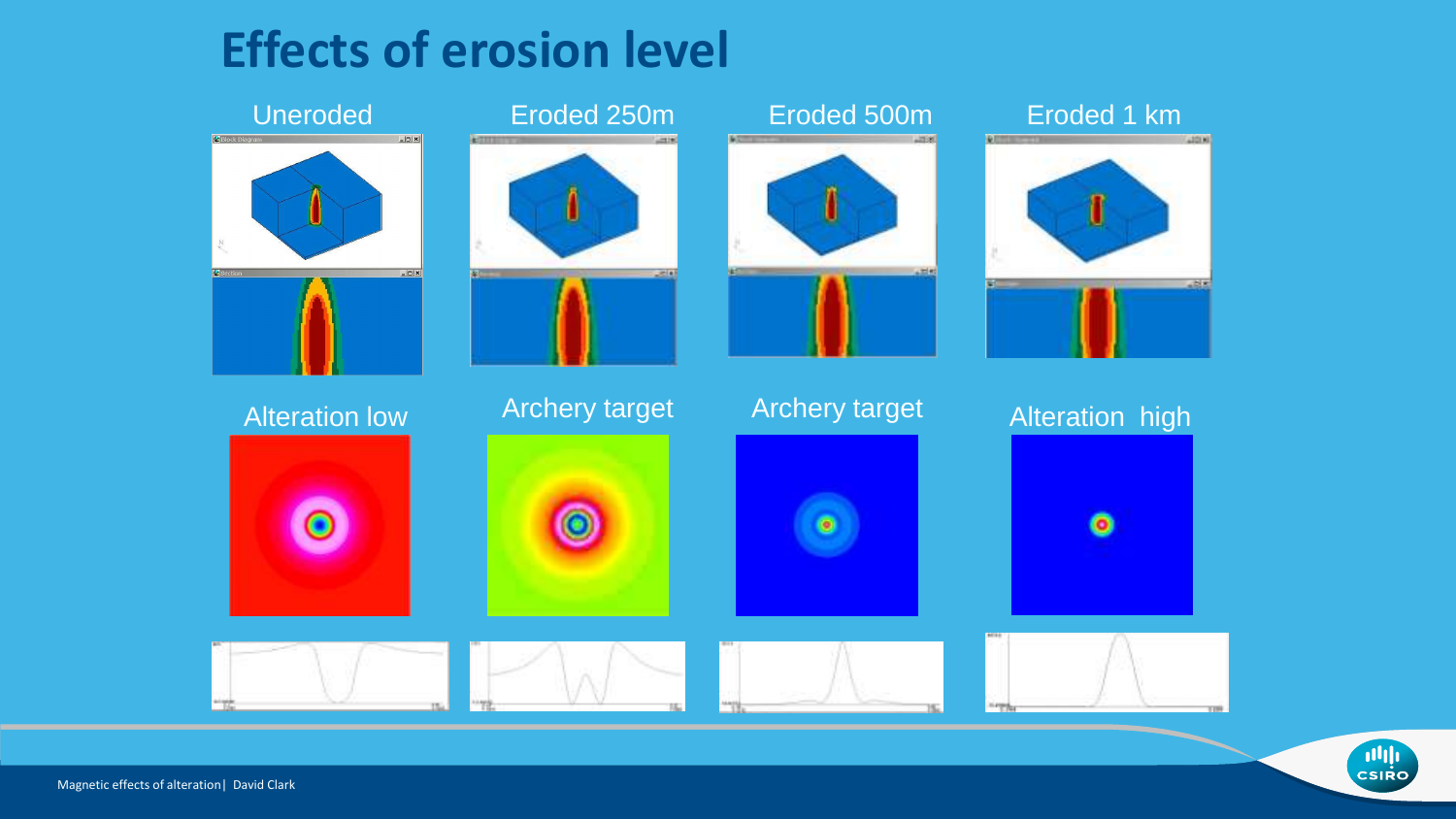### **Effects of tilting and faulting**



#### Tilted 60° and eroded 1 km East half faulted out and eroded 1 km

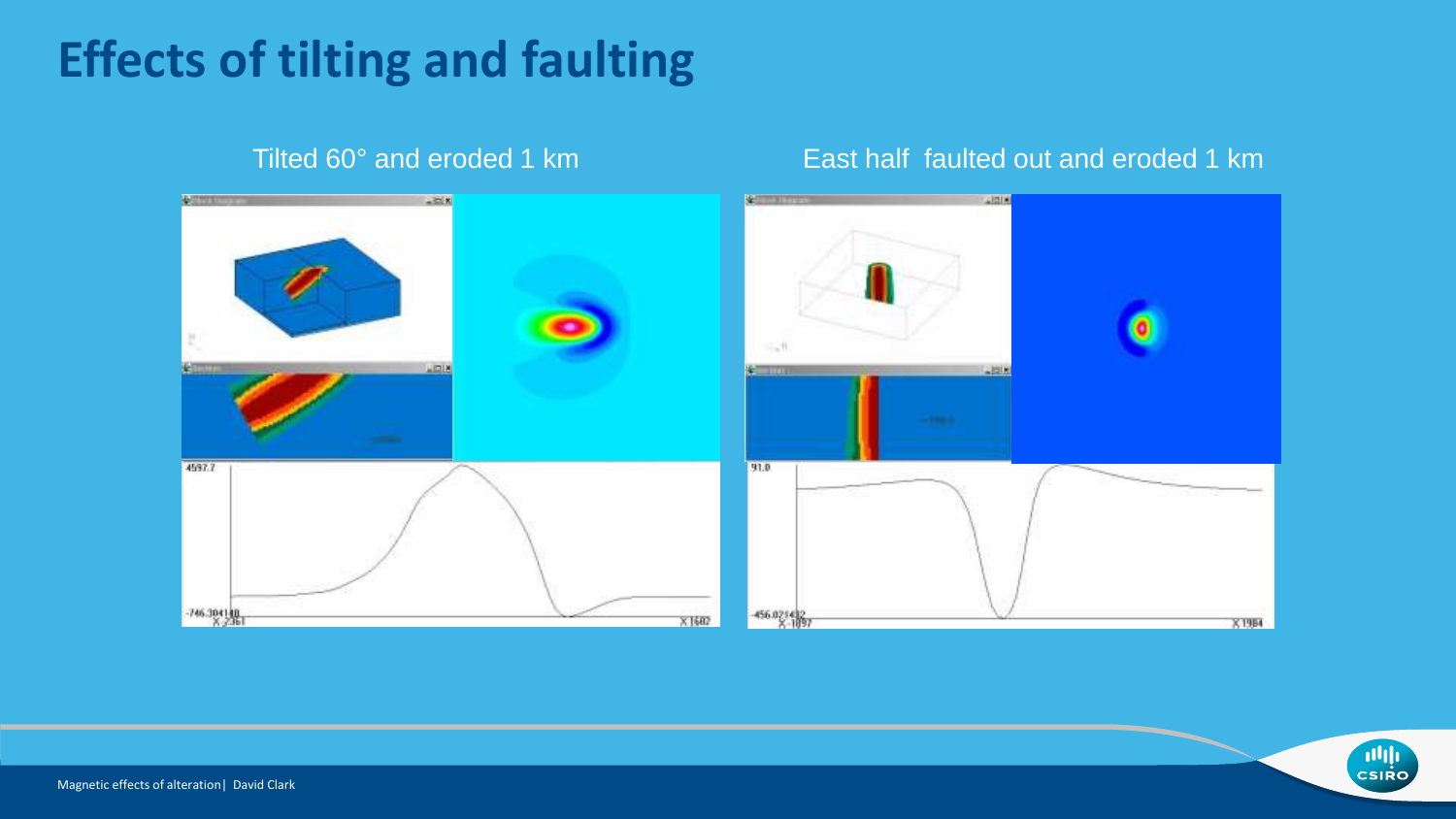### **Emplacement along a geological contact**



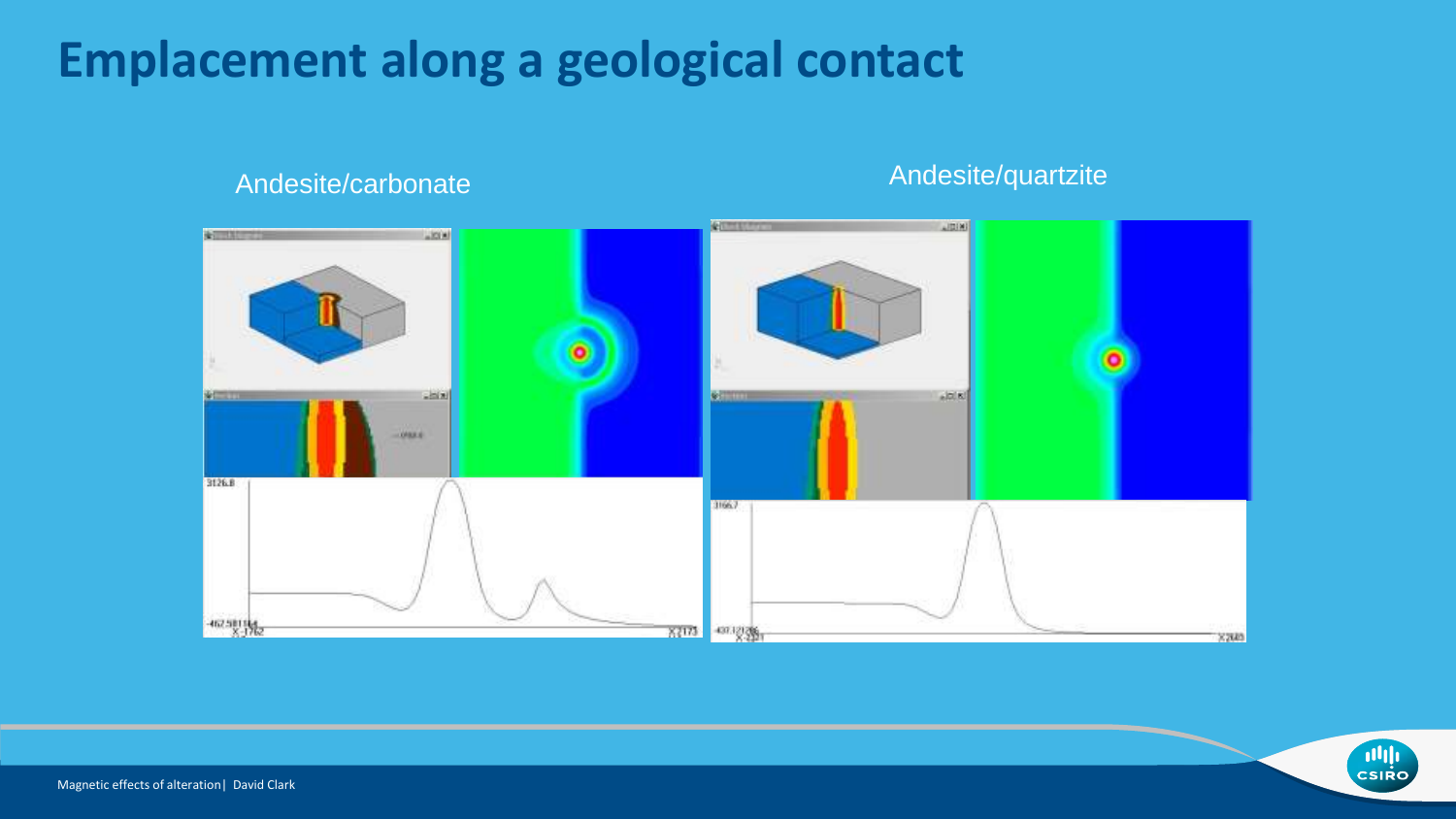### **Mount Leyshon Intrusive Complex geology and TMI**



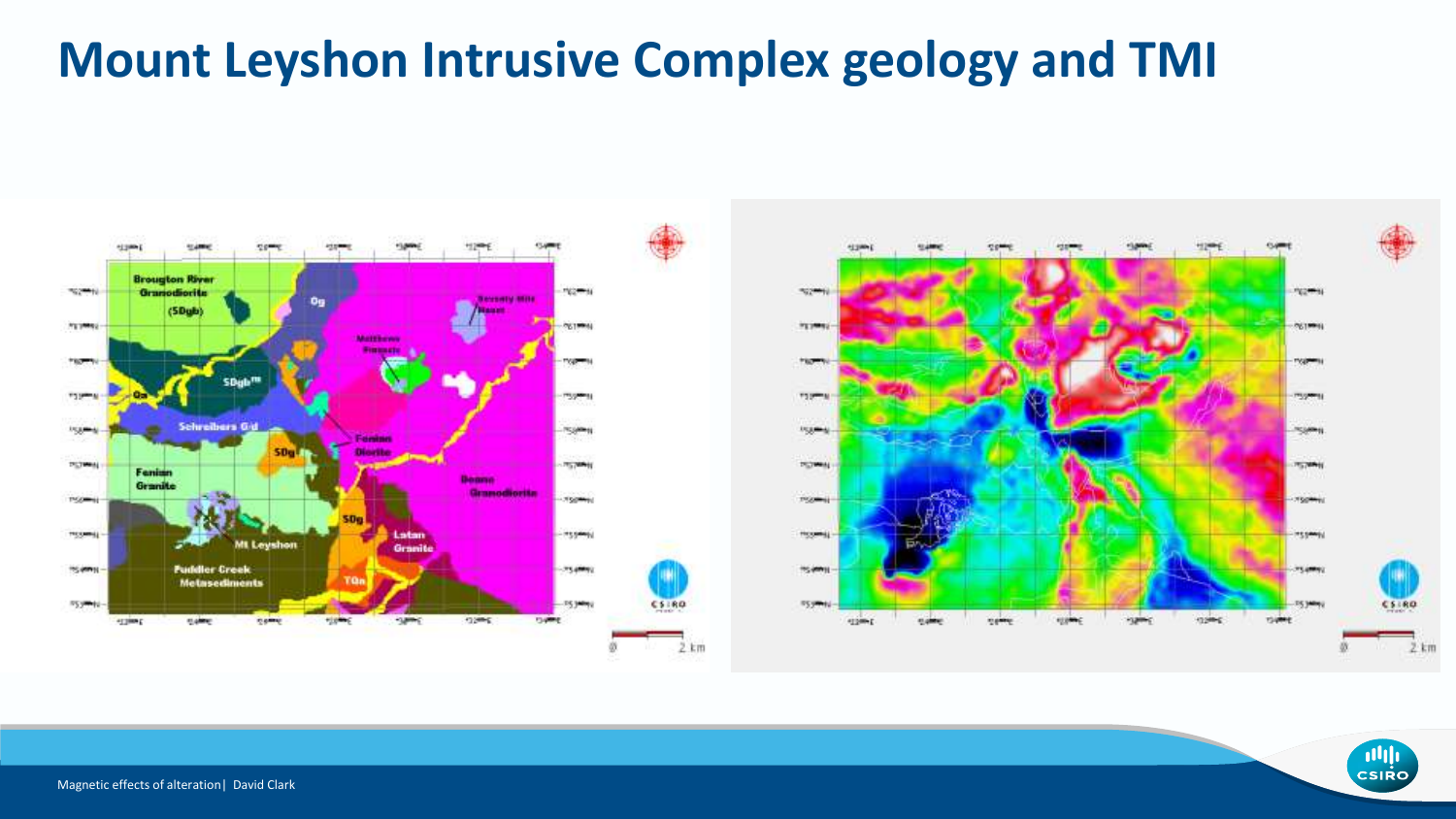### **Mount Leyshon alteration zoning**



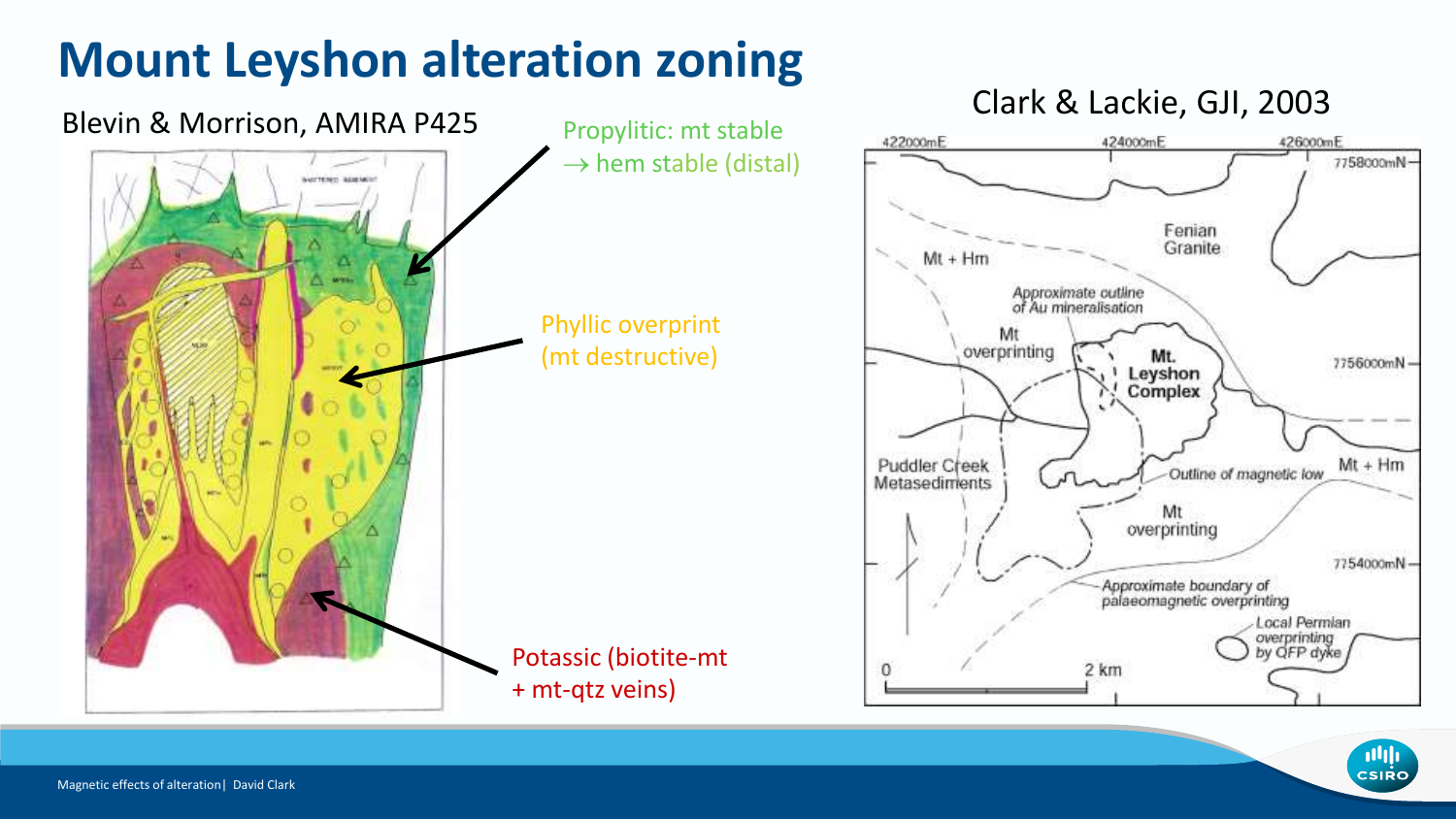### **Magnetic properties of MLIC**

Early Permian (285 Ma) remanence direction (Clark & Lackie, 2003)



AMIRA P700 Database: Clark & Geuna (2004) Fenian Diorite:  $k = 0.14$ , NRM = 4.2 A/m, Q = 2 (Permian direction) Ord. Granite:  $k = 0.001$ , NRM = 0.06 A/m, Q = 1.2

(Silurian direction)

#### Phyllic alteration zone

Felsic porphyries & intrusive breccias of MLIC:  $k < 0.001$  SI

#### Potassic alteration zone

Dolerite: k = 0.06, NRM = 7.5 A/m, Q = 3.1 Puddler Ck: k = 0.048, NRM = 4.2 A/m, Q = 2.2

Unaltered (lower susceptibility; weak NRM) Dec =  $196^{\circ}$ , Inc =  $+77^{\circ}$  Dolerite: k = 0.008; Puddler Ck: k = 0.00025

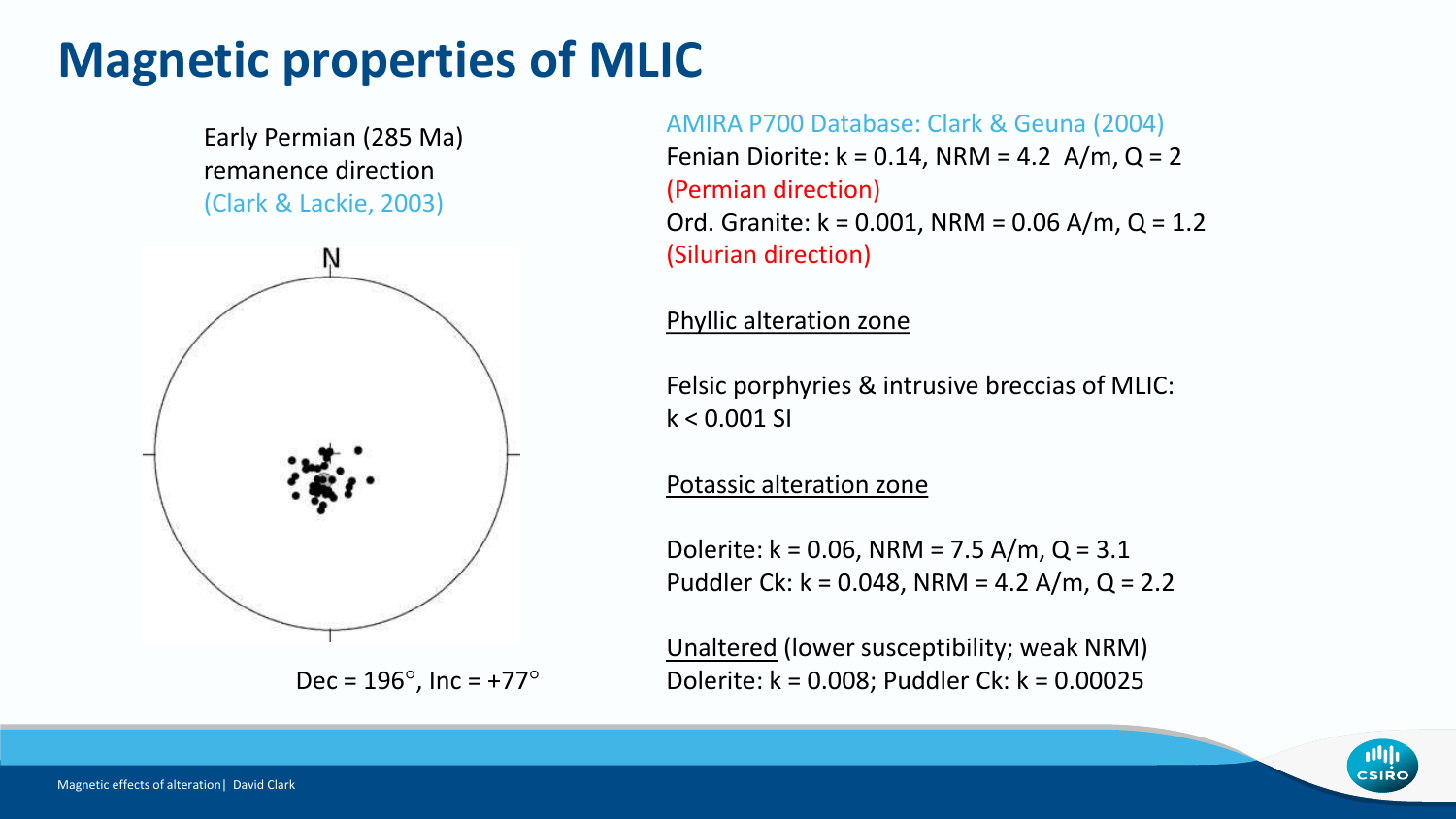### **Conclusions and some exploration criteria**

Hydrothermal alteration has a profound effect on magnetic properties of rocks and on magnetic signatures of mineralized systems

For certain well-studied deposit types, alteration zoning patterns are predictable and have predictable effects on magnetic properties

Magnetic signatures are highly variable, depending on local geological setting, *but in reasonably predictable ways*

Predictive magnetic exploration models guide explorationists towards magnetic signatures that are appropriate for the specific geological setting in each prospect, *not "look-alikes" of known deposits*

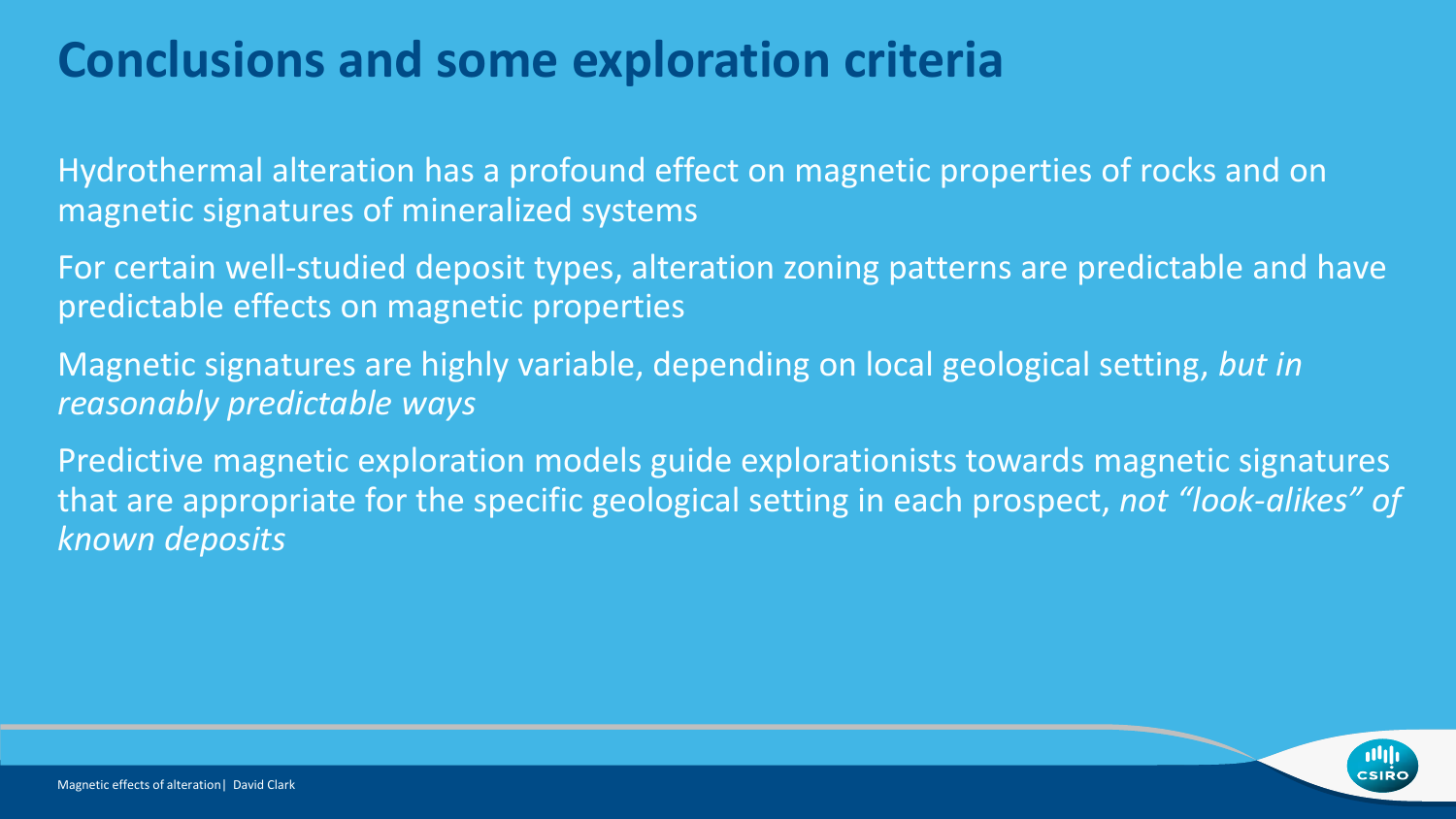### **Conclusions and some exploration criteria**

#### **Indicators of favourable structures**

Structural controls at a range of scales, from province to prospect scale, may be evident in detailed magnetic data. Intersections of such lineaments appear to be favourable for porphyry and/or epithermal mineralization.

#### **Indicators of fractional crystallization**

- Zoned plutons
- Multiple/nested intrusions

Geophysical indications of an underlying magma chamber

- Well-developed contact aureoles
- Strong remanent magnetization of contact aureoles

#### **Predictive magnetic exploration models**

Magnetic signatures should be appropriate for specific geological setting

Predictive models can also be used to assess the detectability of particular types of deposit in the local geological setting.

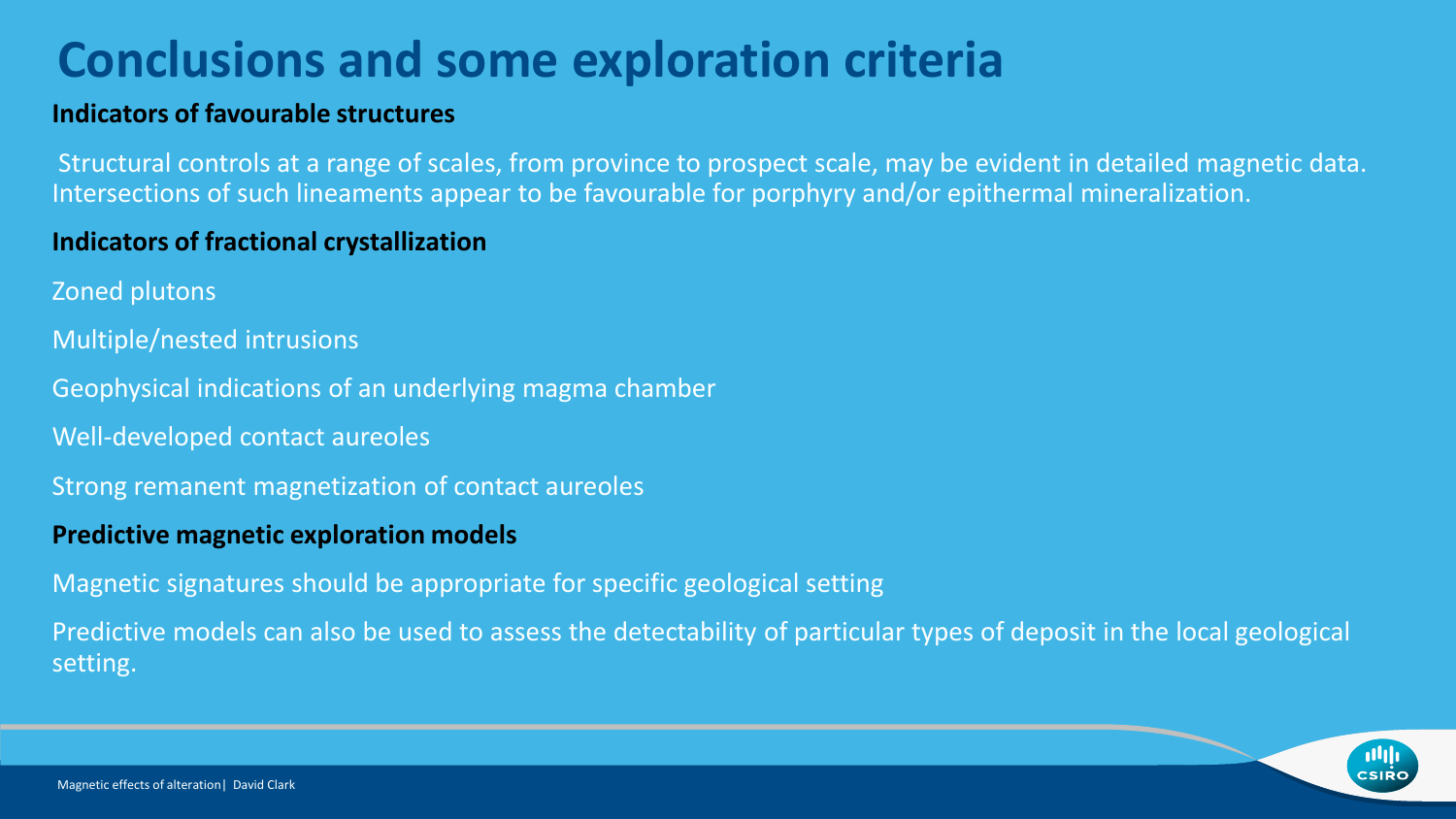### **Conclusions and some exploration criteria**

### **Understanding effects of primary composition and alteration on magnetic properties**

- Understanding the effects of protolith composition and alteration type on magnetic properties is crucial for evaluating magnetic signatures of hydrothermal systems.
- Cu-Au is associated with more magnetic magmatic-hydrothermal systems than Cu-Mo; W-Mo-Bi and Au in tin provinces is much less magnetic.
- In oxidized Au-bearing systems, Au mineralization is often associated with the felsic end of magmatic evolution and is then associated locally with a weaker magnetic character and higher radioelement contents.
- Strong alteration zoning of magnetic character is favourable: early potassic alteration, particularly of mafic protoliths, is often magnetite-rich, contrasting strongly with phyllic overprinting, which is magnetite-destructive. Large zones of contrasting intense alteration suggest development and preservation of a mature hydrothermal system.